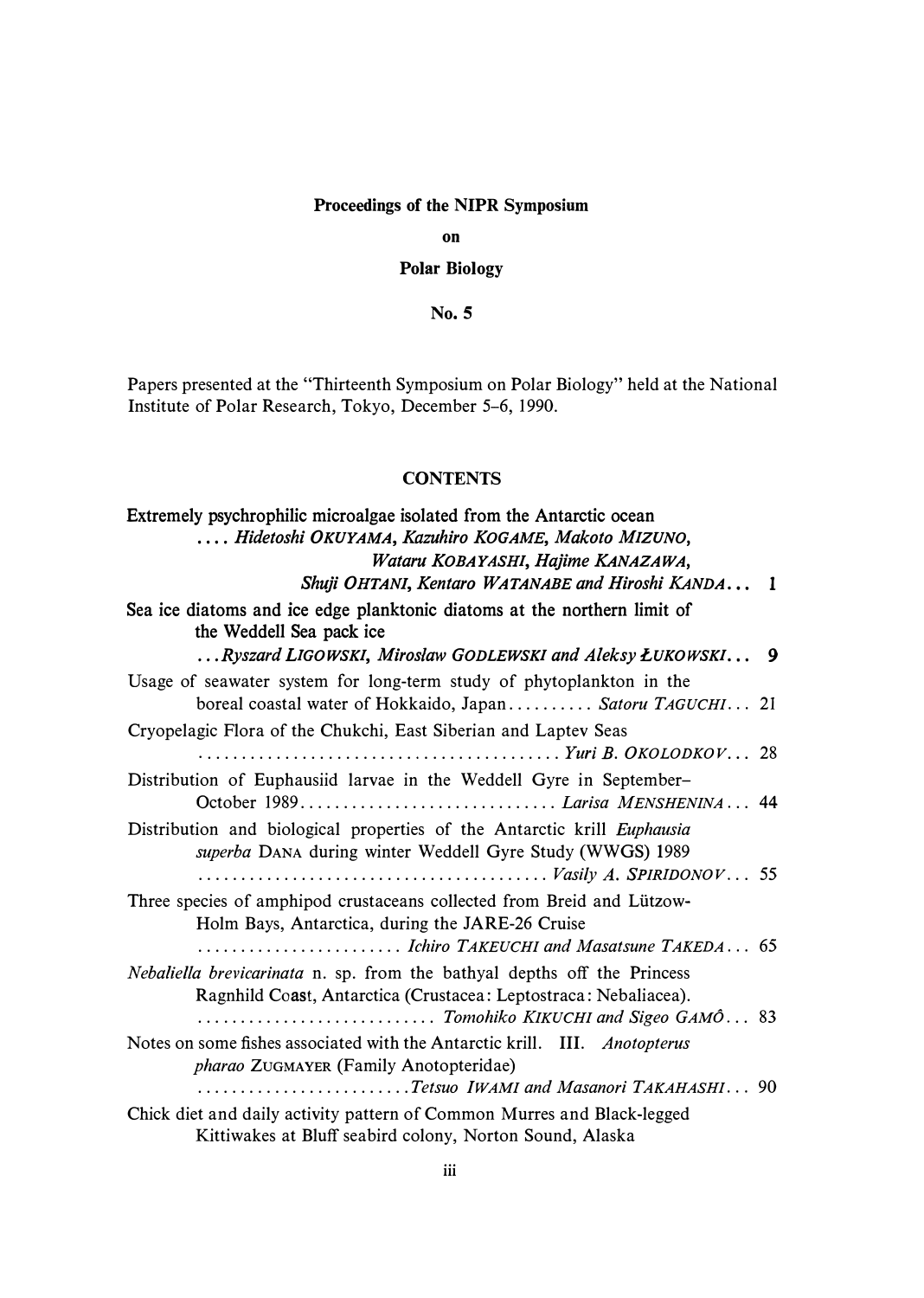*............ Yutaka WATANUKI, Yasuhiko NAITO and Jay SCHAUER ... 98 Feeding ecology and body size dependence on diet of the Sooty Shearwater, Puffinus griseus, in the North Pacific ................................... Kouzi SHIOMI and Haruo OGI .. . 105 Culture of rhizoidal tubers on an aquatic moss in the lakes near the Syowa Station area, Antarctica .......... Satoshi !MURA, Masanobu HIGUCHI, Hiroshi KANDA and Zennoske lWATSUKI ... 114 Seasonal changes in the amount of carbohydrates and photosynthetic activity of Pinus pumila* REGEL *on alpine in central Japan .......................... Takeshi KIBE and Takehiro M ASUZA WA ... 118 Geochemical characteristics of Antarctic lakes and ponds .... Genki I. MATSUMOTO, Shyu NAKAYA, Haruta MURAYAMA, Noriyasu MASUDA, Tamio KAWANO, Kunihiko WATANUKI and Tetsuya TORI/ .. . 125 Seasonal changes of nutrient concentration in Lake 0-ike near Syowa Station, Antarctica ....... Yoshikuni OHYAMA, Kenji MORIMOTO and Yukira MOCH/DA .. . 146*  The effect of environmental factors on population dynamics of *Drepanopus bispinosus (Calanoida: Copepoda) in Burton Lake, Antarctica .................................................. Zipan WANG ... 151 Vertical distributions of temperature, salinity and geostrophic flow along 120* °*W in the southern ocean (extended abstract) ............................................. Mikio NAGANOBU . . . 163 Variability in downward diatom flux in the northern Bering Sea in 1988 summer ( extended abstract) ......... Hiroshi SASAKI, Sachiko TAGUCHI, Hiroshi HATTORI, Osamu MATSUDA, Atsushi TAN/MURA and Mitsuo FUKUCHI ... 166 Seasonal variation in particulate organic matter under the Antarctic fast ice with special reference to C: N: P ratio and phytoplankton activity (extended abstract) ..... Osamu MATSUDA, Kouichi KAWAGUCHI, Shingo ISHIKAWA and Mifuyu NAGAHAMA ... 168*  Archaeogastropods collected from Breid Bay and Günnerus Bank, Ant*arctica by Japanese Antarctic Research Expeditions ( extended abstract) ............... . Hideki NUMANAMI and Takashi OKUTANI ... 171 Some interesting problems of Antarctic limnology with special reference to the allelopathic effects on the algal ecology (extended abstract) ......... Masaru AKIYAMA, Masahisa HAYASHI, Shuji OHTANI and Hiroshi KANDA ... 174 Aquatic mosses found in lakes of the Skarvsnes region, Syowa Station*